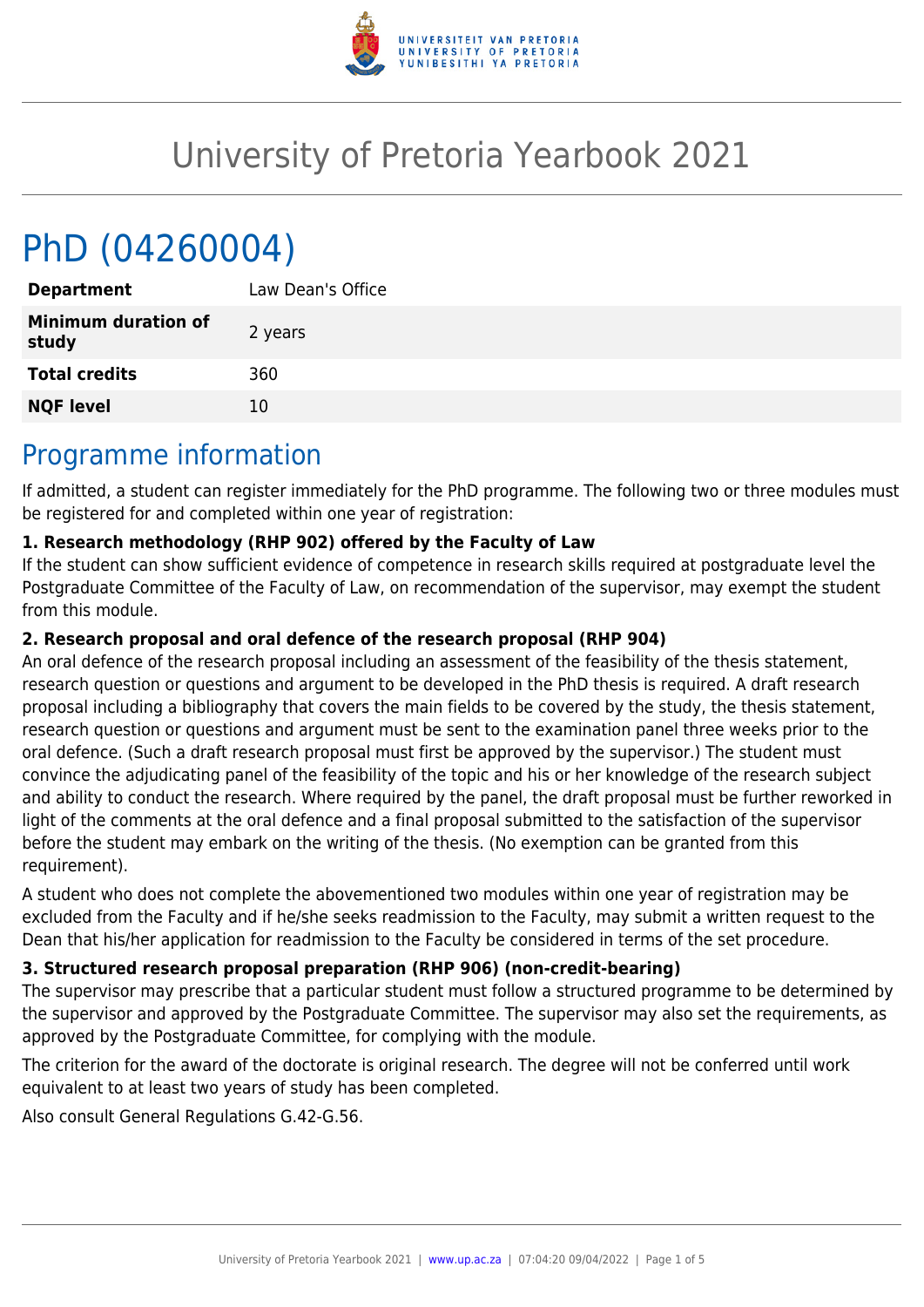

## Admission requirements

- 1. Relevant master's degree **or** relevant degree from a foreign university that allows entrance to a doctoral degree (SAQA level 9)
- 2. At least 65% for the research component at master's level **or** below 65% for the research component at master's level:
	- ❍ relevant work experience
	- ❍ other academic qualifications and
	- ❍ the merit of the research topic
- 3. An admissions examination may be required
- 4. A portfolio consisting of:
	- ❍ copy of the preceding master's research component
	- ❍ recent research-based essays or assignments
	- ❍ a letter of motivation

## Additional requirements

Subject to the stipulations of the relevant General Regulations, a candidate for the PhD programme must be in possession of at least an MPhil degree, or an equivalent degree.

Foreign qualifications are subject to SAQA evaluation.

The Faculty Board may grant exemption from the above conditions.

A candidate will only be admitted to the PhD programme if he/she complies with a standard of competence in applicable subjects as determined by the head of department, also taking into account the candidate's academic record and any applicable experience.

A candidate will only be admitted to the PhD programme if the Faculty can provide a suitable supervisor in light of the applicant's preliminary research proposal.

### Pass with distinction

#### **Thesis and article**

The PhD degree is conferred by virtue of a thesis, and an oral defence of the thesis. The topic of the thesis must be relevant to a discipline in the field of legal studies, and be approved by the Dean. (See the relevant General Regulation for finalisation of the thesis.) The final copy of the thesis must be accompanied by a proof of submission of an article to an accredited journal. The article must be based on the research that the student has conducted for the thesis and be approved by the supervisor.

#### **Agreement**

A written agreement between the student and supervisor should be signed. The document serves as the basis for the interaction between the student and the supervisor. It indicates their individual roles, responsibilities and expectations and making it clear that they are entering into a binding undertaking with each other. The supervisor has the responsibility to ensure that the thesis is properly prepared by the student.

#### **Oral defence of the thesis**

After receipt of the reports of the external examiners, the examiners' recommendations in terms of G.50.4(d)(ii) which are preliminary in nature, must be subjected to the successful completion of revisions as required by the examiners and recommendations of the Postgraduate Committee. In exceptional cases and when recommended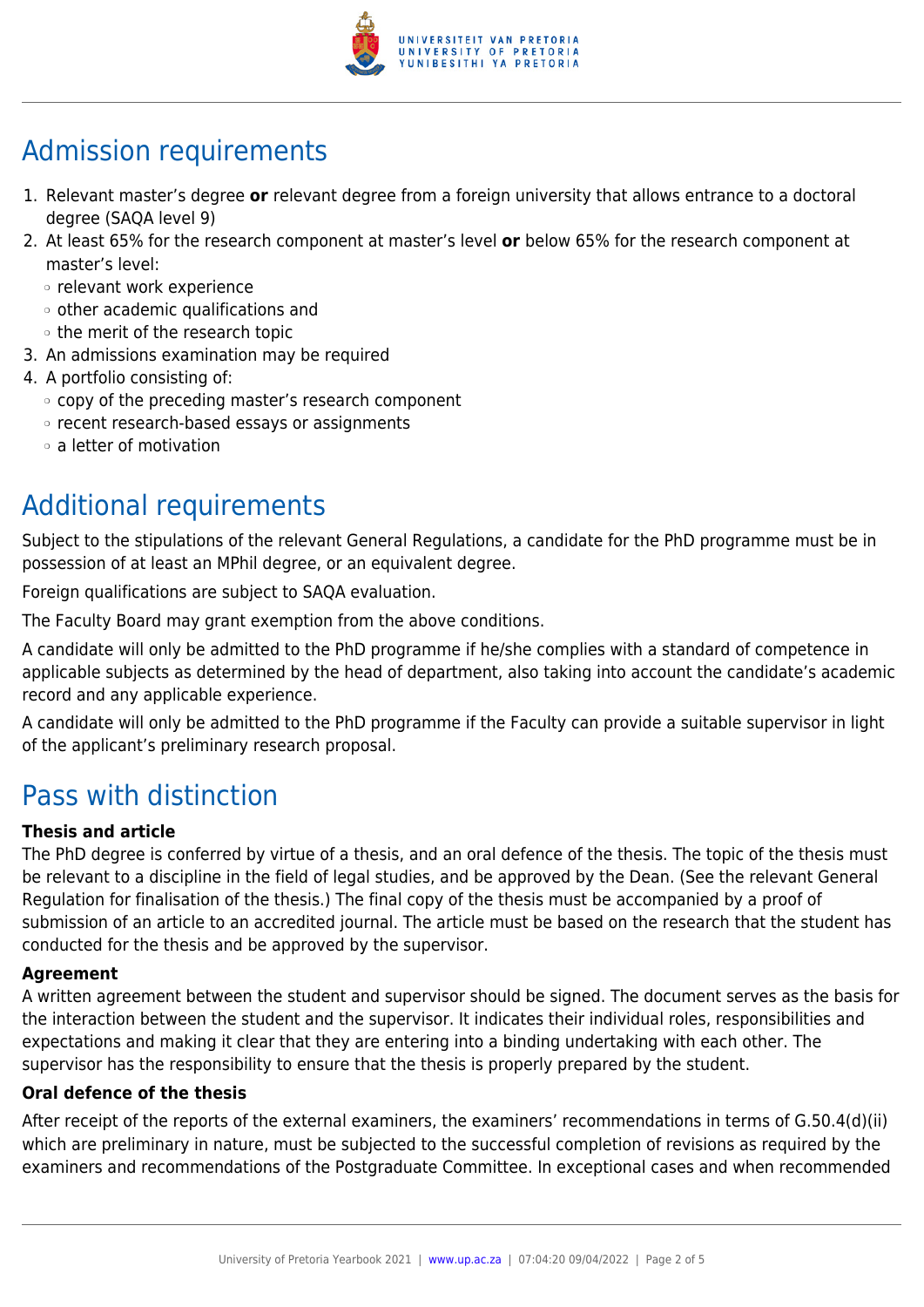

by the HOD and/or supervisor, the Postgraduate Committee may require that the candidate be called for an oral examination to question or to confirm these revisions and recommendations. The Postgraduate Committee may also require an oral examination when the examiners' reports do not reflect substantial consensus.

The supervisor may also arrange a public lecture on the topic to be presented by the candidate. The public lecture as such will not have a bearing on the outcome of the thesis.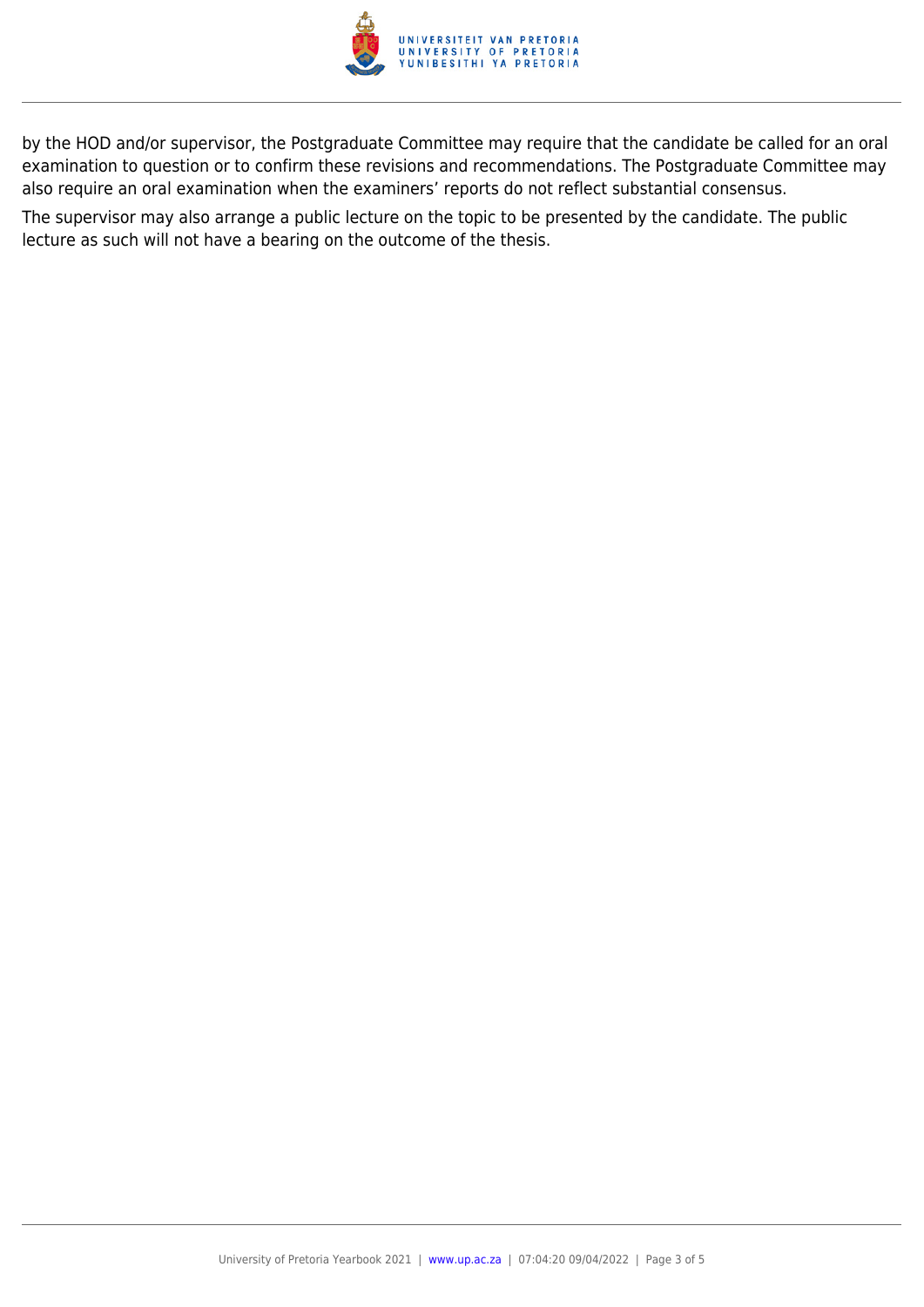

## Curriculum: Year 1

**Minimum credits: 360**

### **Core modules**

[Thesis: Law 990](https://www.up.ac.za/parents/yearbooks/2021/modules/view/DPI 990) (DPI 990) - Credits: 360.00 [Research methodology 902](https://www.up.ac.za/parents/yearbooks/2021/modules/view/RHP 902) (RHP 902) - Credits: 5.00 [Research proposal and oral defence of the research proposal 904](https://www.up.ac.za/parents/yearbooks/2021/modules/view/RHP 904) (RHP 904) - Credits: 5.00